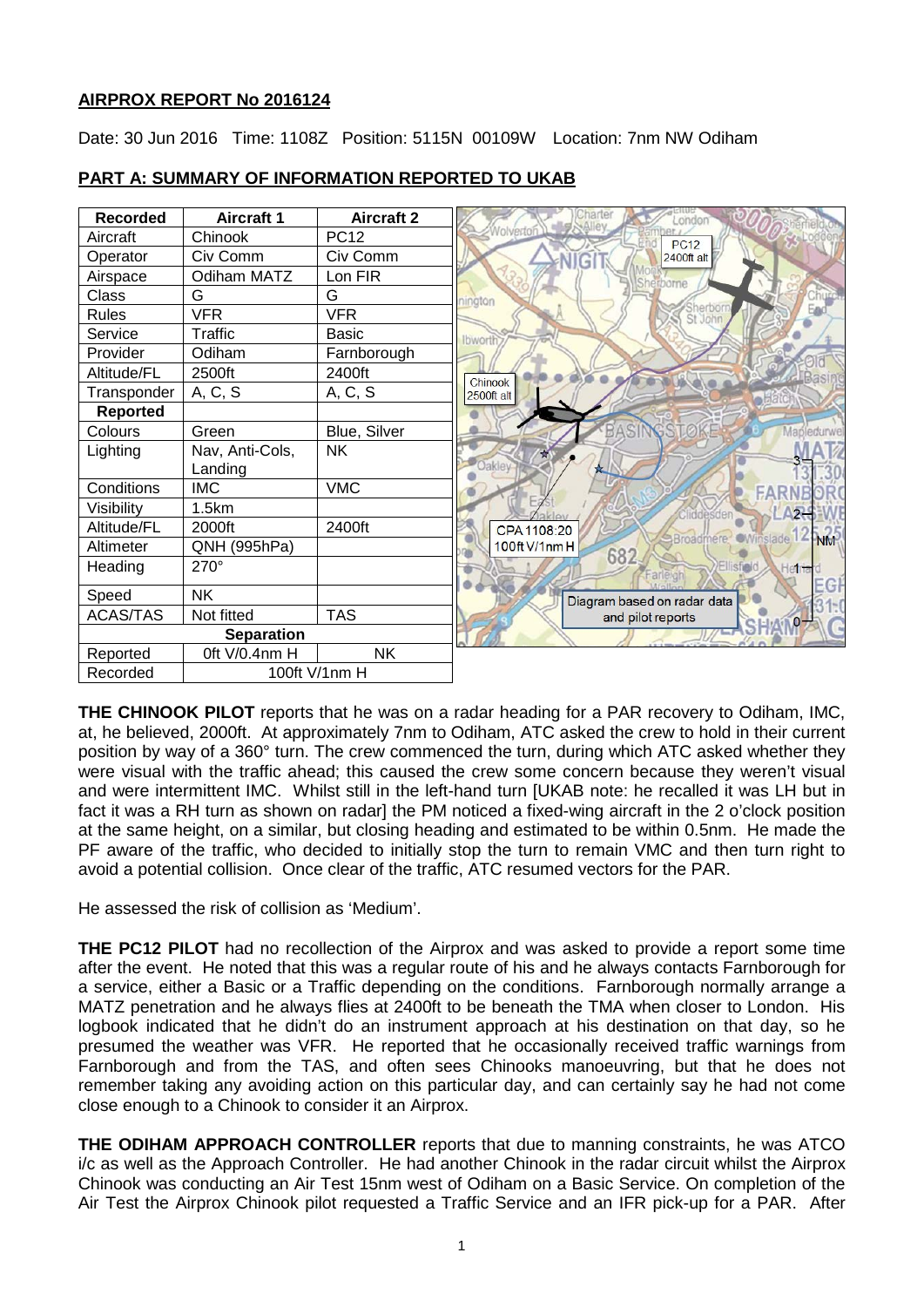identifying him, an instruction to climb to 2000ft was given, and, once level, a vector towards Odiham together with Traffic Information on an aircraft operating in the Popham area. Once the Chinook was approximately 10nm in the Approach lane, the controller called traffic to its pilot as 10 o'clock, 3nm crossing left to right at a similar height. He asked whether the pilot was visual, to which the reply was negative; with the conflicting traffic now 1.5nm away and converging, he instructed the pilot to take up a right-hand orbit to avoid it. Just as the Chinook started the orbit, the controller called the traffic again, but by now the track of the conflicting aircraft had also changed, so he instructed the pilot to stop the turn. The pilot then reported visual with a fixed-wing aircraft. The controller then called Farnborough ATC to ask what the other aircraft was doing, Farnborough reported that they had needed to give avoiding action to avoid the Chinook, but also commented that it was Class G airspace. Once the conflicting traffic had passed, he turned the Chinook back on track and it continued the approach without any further issues.

He perceived the severity of the incident as 'High'.

**THE FARNBOROUGH LARS WEST CONTROLLER** reports that he was reasonably busy and was providing a Basic Service to the PC12 amongst other aircraft. At about 1006 he saw an Odiham squawk tracking eastbound on a converging heading with the PC12; although the PC12 was only under a Basic Service, due to the risk of collision the controller gave its pilot Traffic Information on the Chinook. As he gave the warning, he could see the PC12 radar return turn to the right to pass behind the Odiham traffic and the pilot reported visual with it. He then saw the Odiham return turn to the right as well. The PC12 then turned left to continue towards Southampton, but the Odiham aircraft continued to turn back right onto west and towards the PC12. The telephone line from Odiham rang and he answered it. The Odiham controller asked what the PC12 was doing, he advised that he had avoided their traffic and wondered why Odiham had then turned their traffic back towards his aircraft. Although he couldn't remember what the Odiham controller said next, it prompted him to remind them that it was only Class G airspace.

## **Factual Background**

The weather at Odiham was recorded as follows:

METAR EGVO 301050Z AUTO 23009KT 9999 FEW018/BKN046/16/12 Q1010=

Relevant portions of the tape transcripts between Odiham Approach and the Chinook are below:

| <b>From</b> | To       | <b>Speech</b>                                                                                                        |          |
|-------------|----------|----------------------------------------------------------------------------------------------------------------------|----------|
| Chinook     | Approach | Hotel copied [Chinook c/s].                                                                                          |          |
| Approach    | Chinook  | [Chinook c/s] turn right heading 1-0-0 degrees.                                                                      |          |
| Chinook     | Approach | Turn right 1-0-0 degrees [Chinook c/s]                                                                               |          |
| Approach    | Chinook  | [Chinook c/s] traffic left 10 o'clock, 2 miles, crossing left<br>right, indicating similar altitude, are you visual. |          |
| Chinook     | Approach | [Chinook c/s] negative.                                                                                              | 11:06:53 |
| Approach    | Chinook  | [Chinook c/s] pick up a quick right hand orbit to avoid                                                              | 11:06:56 |
| Chinook     | Approach | Right hand orbit [Chinook c/s]                                                                                       | 11:07:01 |
| Approach    | Chinook  | [Chinook c/s] previously called traffic passing down your left<br>hand side, a mile north, won't be a factor         | 11:07:09 |
| Chinook     | Approach | Copied traffic not sighted [Chinook c/s]                                                                             | 11:07:16 |
| Approach    | Chinook  | [Chinook c/s] complete one right hand orbit roll out heading<br>090 degrees                                          | 11:07:18 |
| Chinook     | Approach | Roll out heading 090 degrees [Chinook c/s]                                                                           | 11:07:23 |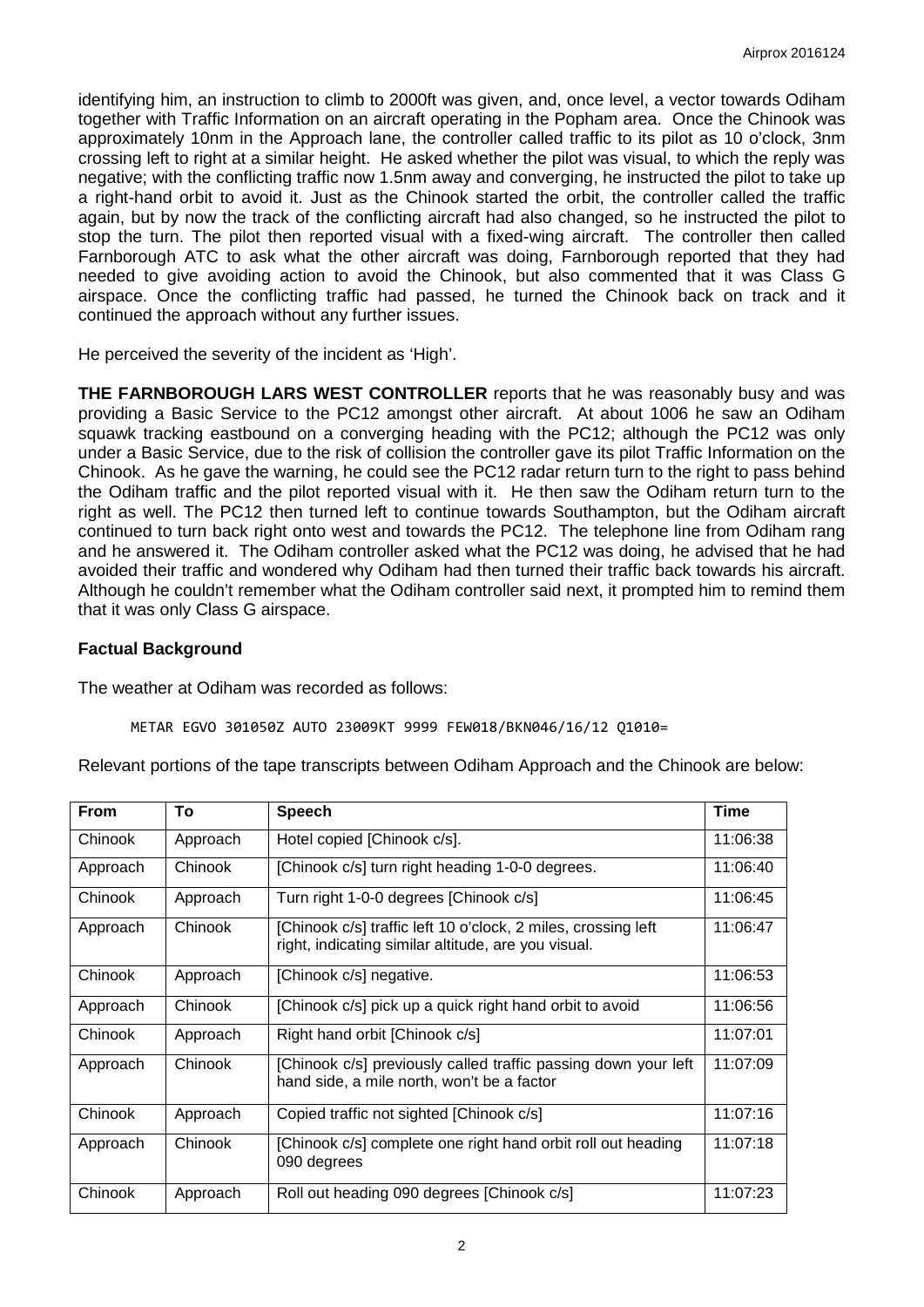| <b>From</b> | To       | <b>Speech</b>                                                                                                                     | <b>Time</b> |
|-------------|----------|-----------------------------------------------------------------------------------------------------------------------------------|-------------|
| Approach    | Chinook  | [Chinook c/s] stop turn fly heading 1-8-0 degrees                                                                                 | 11:07:50    |
| Chinook     | Approach | [Chinook c/s]stop turn, turning left 1-8-0 degrees                                                                                | 11:07:57    |
| Chinook     | Approach | Chinook has traffic sighted right 1 o'clock, similar level                                                                        | 11:08:05    |
| Chinook     | Approach | Approach, [Chinook c/s], turning right to avoid traffic, if I go<br>in cloud I will lose him. Looks to be Farnborough fixed wing. | 11:08:18    |
| Approach    | Chinook  | [Chinook c/s] affirm, tracking south west, if you roll out<br>heading 0-9-0 degrees.                                              | 11:08:27    |
| Chinook     | Approach | [Chinook c/s] maintaining 2-7-5 degrees this time, just<br>confirm if you want me left or right turn for 0-9-0                    | 11:08:35    |
| Approach    | Chinook  | [Chinook c/s] right turn heading 0-9-0 degrees                                                                                    | 11:08:41    |

## **Analysis and Investigation**

# **CAA ATSI**

The area radar recordings were obtained and the Farnborough frequency and phone lines were listened to. The Farnborough unit report was also reviewed.

At 1059:30 the PC12 called Farnborough LARS West, a Basic service was agreed, and a MATZ transit was approved as requested by the pilot. The PC12 was asked to squawk code 0432. The PC12 was approximately 4nm south of White Waltham at 2400ft. Farnborough LARS West have approval to clear aircraft to transit through the Odiham MATZ without co-ordination in most cases.

At 1107:01 (Figure 1) on observing the potential conflict of the PC12 and the Chinook, the Farnborough Controller provided Traffic Information to the PC12 about the unknown aircraft (Chinook) which was crossing right to left at the same level. The pilot reported turning to the right to avoid, but did not state whether or not they had the traffic in sight.



Figure 1 at 1107:01

At 1107:19 the radar indicated that the PC12 had turned onto a westerly heading and the Chinook was turning onto a southerly heading. At 1107:52 (Figure 3) the PC12 had turned left again routing towards Southampton. The Chinook was now heading west.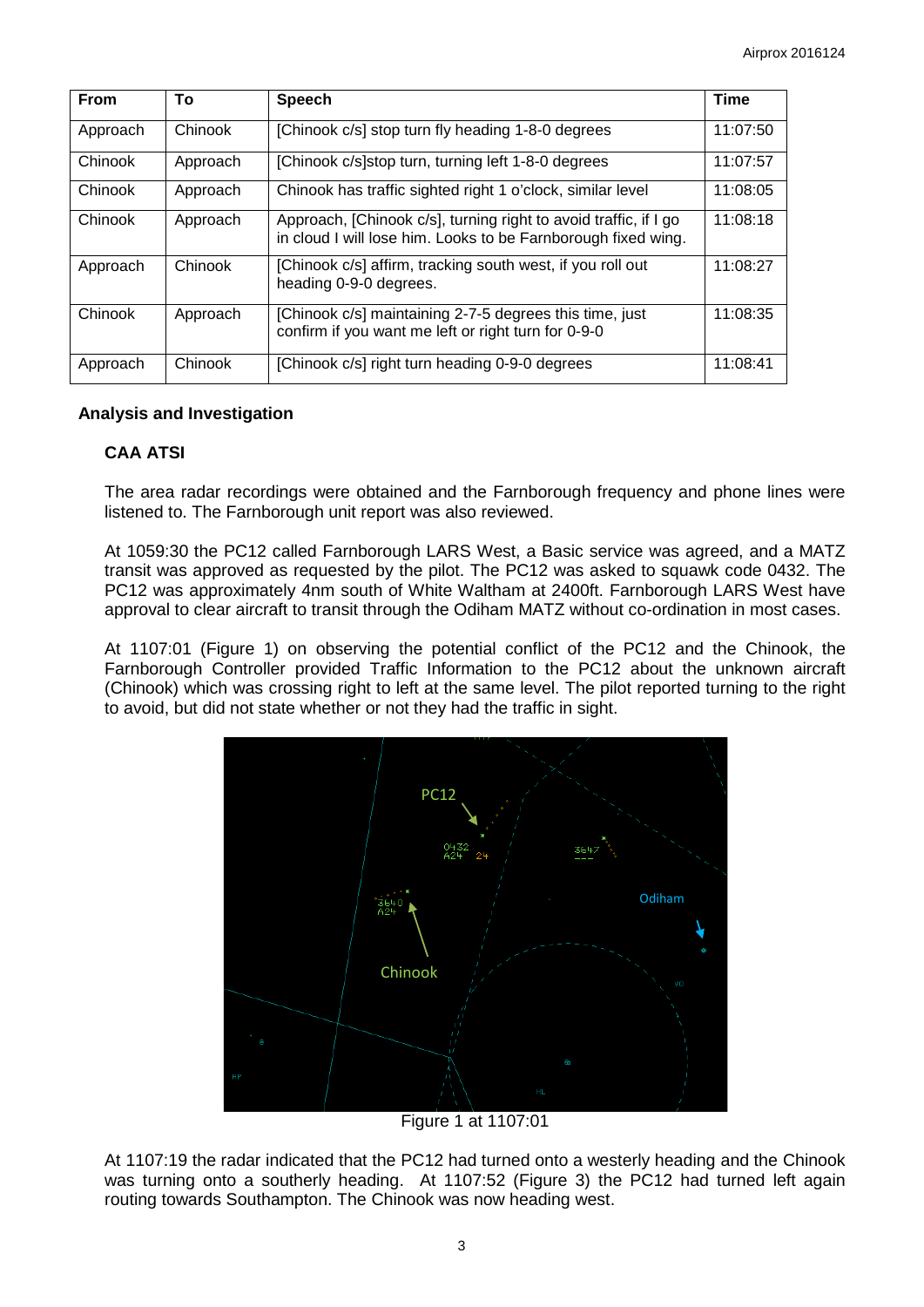

At 1107:55 the Odiham controller initiated a telephone call to the Farnborough LARS controller. Although the call was answered, the Farnborough controller updated the Traffic Information to the PC12, at the same time as the Odiham controller instructed the Chinook to stop the turn and fly heading 180°. The telephone conversation then commenced, the Odiham controller queried the intentions of the 0432 code and the Farnborough Controller advised that the aircraft had taken avoiding action on the Chinook. The Odiham controller advised they had taken avoiding action on the PC12 too. The Farnborough controller remarked that it was Class G airspace and that the PC12 was now going to Solent Radar (Southampton) as by now the avoiding action turns had taken the aircraft away from each other.

CPA occurred at 1108:20 – co-incident with the conversation taking place between the Farnborough and Odiham controllers – minimum horizontal distance of 1nm and minimum vertical distance of 100ft.



Figure 4 at 1108:20 - CPA

The Odiham controller reported that prior co-ordination had been effected to Farnborough Approach about the Chinook making the approach to Odiham. However, the Farnborough unit report mentioned that, due to workload, the Farnborough Radar assistant had been unable to pass this information onto the LARS West radar controller. One of the conditions as part of Farnborough's authority to approve Odiham MATZ transit is that co-ordination is made with Odiham, however, under a Basic Service a controller is not required to monitor a flight. On this occasion, when the Farnborough controller observed the potential conflict and as both aircraft were indicating the same level, Traffic Information was passed as a priority prior to the coordination taking place. Ultimately, pilots operating in Class G airspace remain responsible for their own collision avoidance.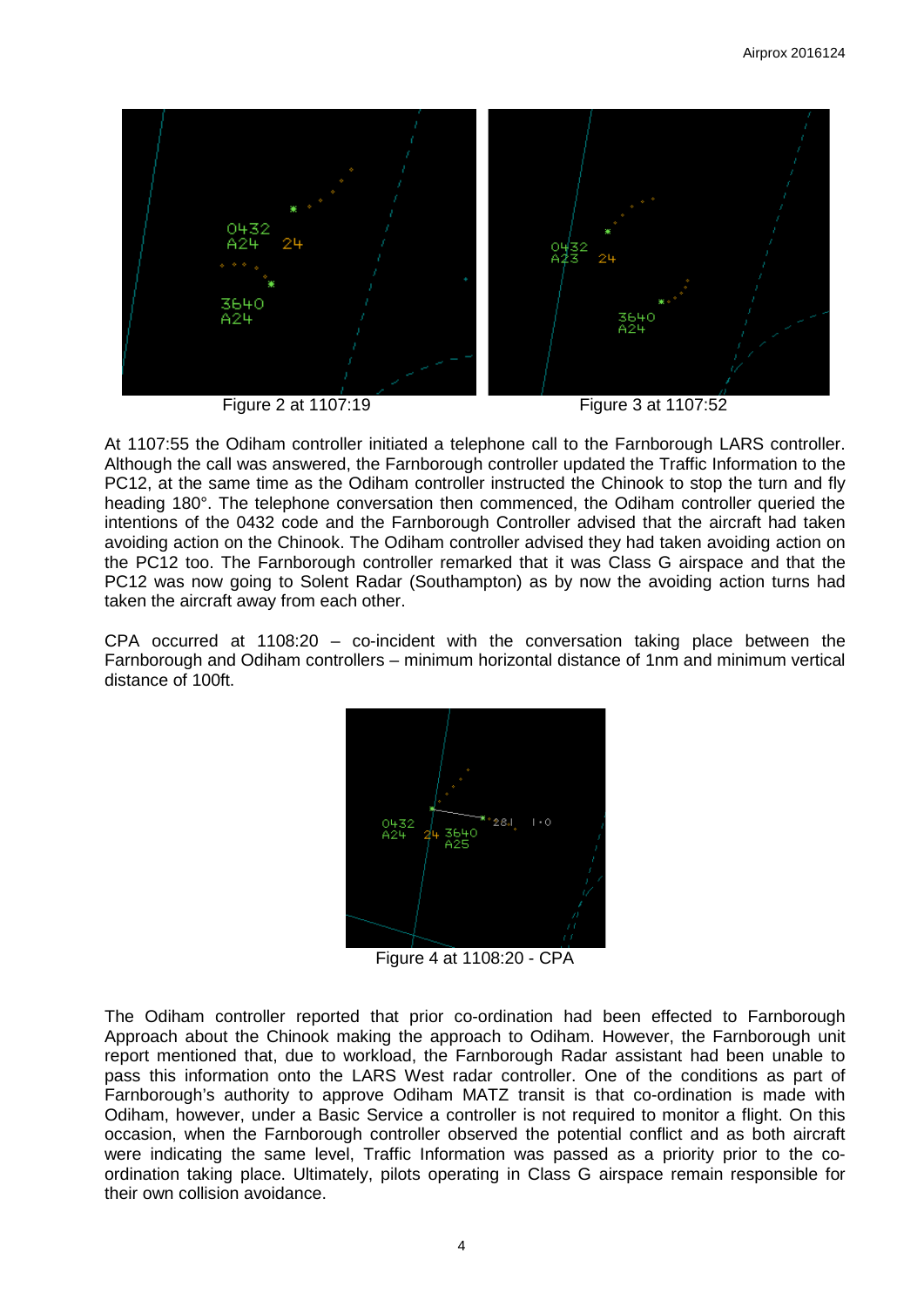## **Military ATM**

At 1106:24 (Figure 5), The Chinook was to the West of Odiham and being positioned for a PAR for RW09 on a Traffic Service. The Odiham controller had spoken with Farnborough ATC to inform them of the approach to RW09 as per procedures. The PC12 is to the North West of Odiham tracking South West; the radar replay shows the aircraft on a converging heading at the same height.



Figure 5: Geometry at 1106:24 (Chinook squawking 3640; PC12 squawking 0432).

At 1106:47 (Figure 6), the Odiham Approach controller passes Traffic Information to the Chinook pilot on the PC12, *'traffic left 10 o'clock, 2 miles, crossing left right, indicating similar altitude, are you visual'.* The Chinook pilot reported not visual, and the controller issued a turn to the right and an orbit in order to resolve the confliction. At this time there is 3.4nm separation and the aircraft are at the same height.



Figure 6: Geometry at 1106:47 (Chinook squawking 3640; PC12 squawking 0432).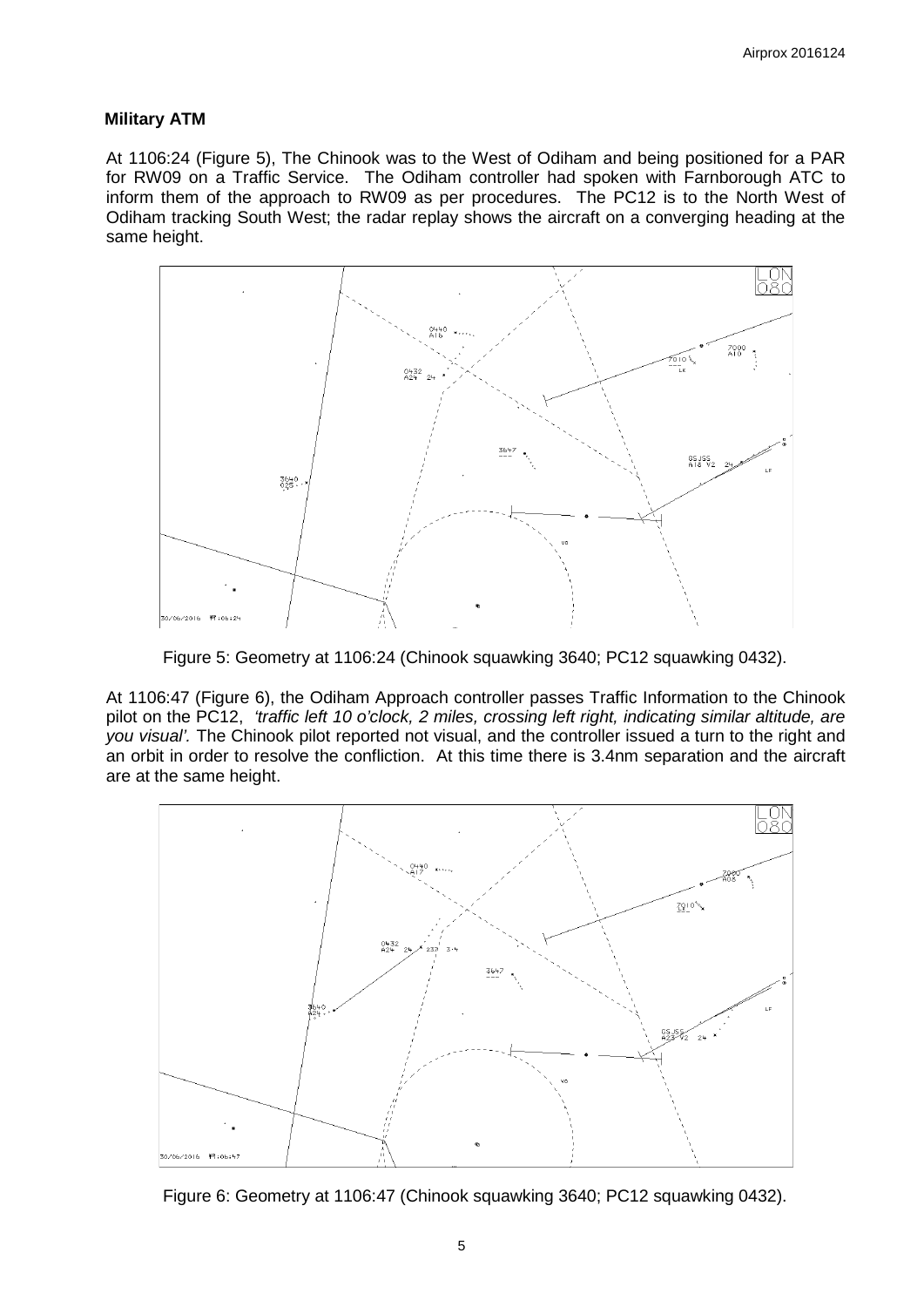At 1107:15 (Figure 7), the Chinook was in a right hand turn and the PC12 also initiated a right hand turn onto a more westerly heading.



Figure 7: Geometry at 1107:15 (Chinook squawking 3640; PC12 squawking 0432).

At 1107:50 (Figure 8), the PC12 again changes course, turning left onto a more southerly heading back towards the Chinook. The controller recognises this and stops the turn of the Chinook at 180°; it is evident from the replay that the Chinook has already turned through 180°.



Figure 8: Geometry at 1107:50 (Chinook squawking 3640; PC 12 squawking 0432).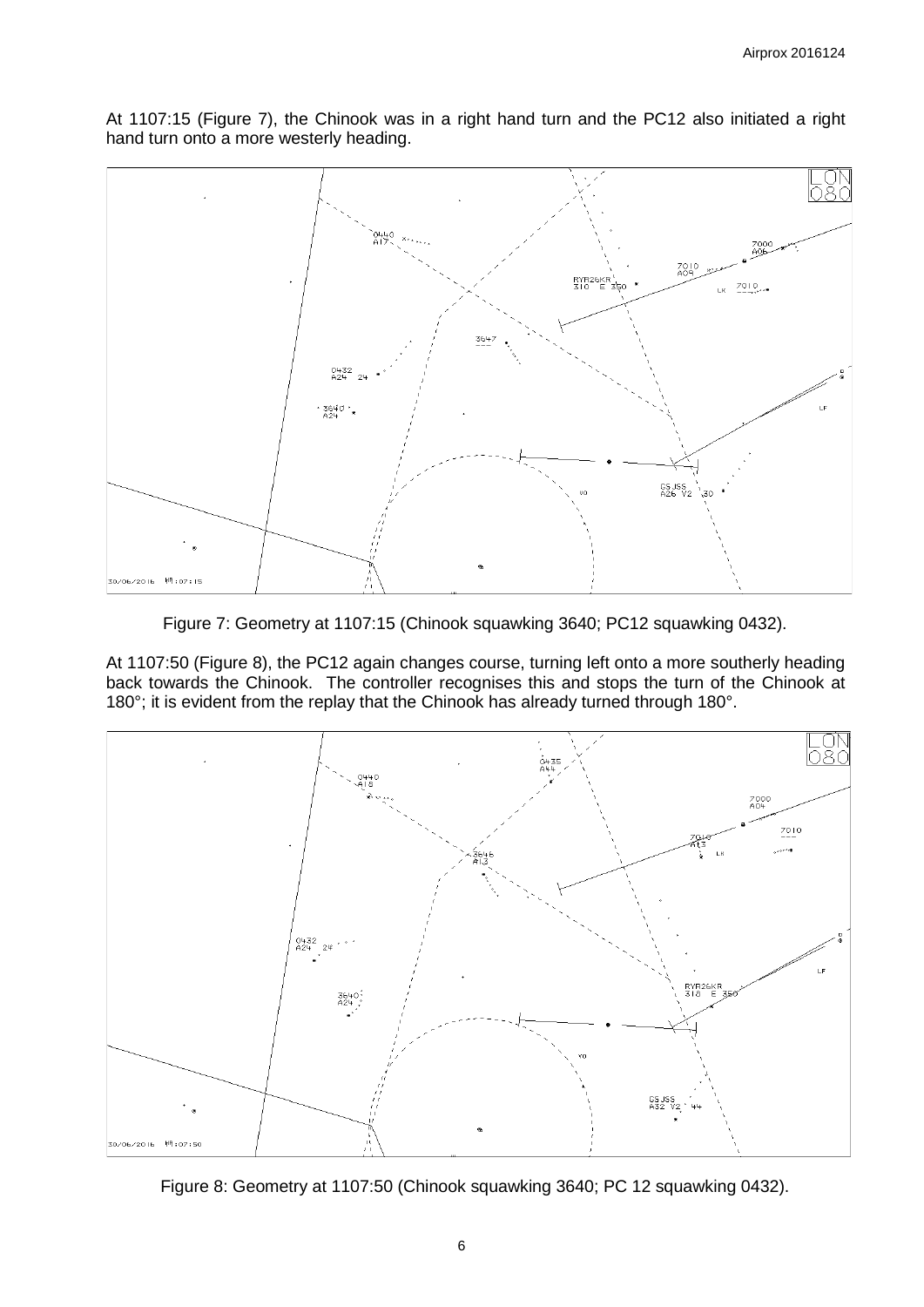At 1108:05 (Figure 9), the Chinook pilot saw the PC12 visually and, to avoid going into cloud, continued a right hand turn.



Figure 9: Geometry at 1108:05 (Chinook squawking 3640; PC12 squawking 0432).

The Chinook pilot reported being under radar vectors for a PAR to RAF Odiham in a broken cloud layer (2000ft QFE) switching between VMC and IMC and reported being given Traffic Information and not being visual. The pilot reported being in a left hand turn (holding as instructed) whilst intermittent VMC; the radar replay shows a right hand turn is initiated and this corresponds with the instruction given in the tape transcript. The pilot reports acquiring the PC12 in the 2 o'clock position whilst in the turn.

The Odiham controller reported that the Chinook was operating on an air test under a Basic Service 15nm to the west of Odiham. Once complete, the pilot requested a Traffic Service and an IFR pick-up for PAR. The controller, as per procedure<sup>[1](#page-6-0)</sup>, informed Farnborough ATC of the approach to RW09 at Odiham. The controller reported that, as the Chinook approached 10nm finals, they called traffic in the aircraft's left 10 o'clock at 3nm and similar height. The pilot reported 'not visual'; with 1.5nm separation the controller instructed the Chinook to make a righthand orbit to avoid the confliction. The controller reported re-calling the traffic to the Chinook whilst it was in the orbit and, as the Chinook was half way through, the conflicting traffic changed its track. The change of track put the aircraft back into confliction, so the controller stopped the Chinook's turn, and shortly afterwards the Chinook pilot reported visual.

The Odiham controller made the decision to turn the Chinook away from its approach path due to the conflicting traffic at the same height. Traffic Information and the controller's action to resolve the confliction were effective barriers. Without further information from the PC12 pilot, and having not seen the ATSI investigation, it is difficult to explore the investigation to further depth.

Discussion with Odiham ATC personnel highlighted a positive relationship with Farnborough but with some differing views on control in local Class G airspace and aircraft control responsibility. This highlighted an area of concern from a Mil BM safety perspective; however, regular meetings take place and should allow for discussion on this topic.

l

<span id="page-6-0"></span><sup>1</sup> RAF Odiham Air Traffic Control Order book 3.4 Para 6. TI is to be passed to FBO at the earliest opportunity. The aircraft does not need to be positively identified to FBO.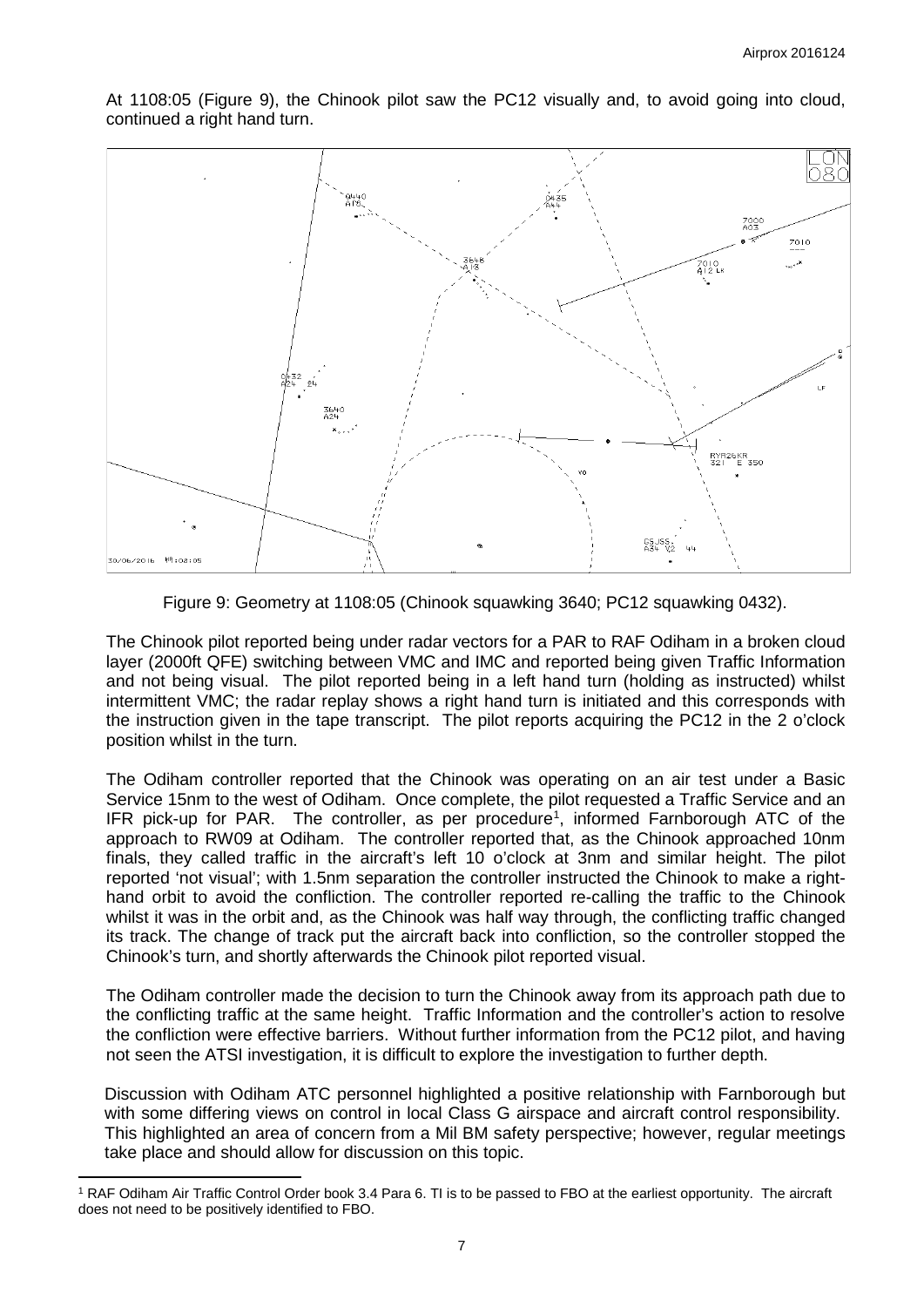## **UKAB Secretariat**

The Chinook and PC12 pilots shared an equal responsibility for collision avoidance and not to operate in such proximity to other aircraft as to create a collision hazard<sup>[2](#page-7-0)</sup>. If the incident geometry is considered as converging then the Chinook pilot was required to give way to the PC12<sup>[3](#page-7-1)</sup>.

#### **Comments**

## **JHC**

Whilst this Chinook was not a JHC asset at the time of the incident, JHC has the following observations:

- 1. Traffic Information on the PC12 was not given to the Chinook pilot until it was 2 miles away.
- 2. A left-hand turn for the Chinook would perhaps have been a more appropriate action until clear of the PC12 rather than a 360° orbit [UKAB note: albeit, as the incident unfolded, this would have also have brought the Chinook into conflict with the PC12 after it had turned onto west].
- 3. The transcript contains non-standard verbose phraseology by the Odiham controller.

### **Summary**

An Airprox was reported when a Chinook and a PC12 flew into proximity at 1108 on Thursday 30<sup>th</sup> June 2016. Both pilots were operating under VFR in VMC, although the Chinook pilot reported being intermittent IMC. The Chinook pilot was in receipt of a Traffic Service from Odiham and the PC12 pilot was in receipt of a Basic Service from Farnborough.

## **PART B: SUMMARY OF THE BOARD'S DISCUSSIONS**

Information available consisted of reports from the pilots of both aircraft, transcripts of the relevant RT frequencies, radar photographs/video recordings, reports from the air traffic controllers involved and reports from the appropriate ATC and operating authorities.

The Board first looked at the actions of the Chinook pilot. He was on an instrument recovery to Odiham and, whilst the avoiding action given by the controller to conduct an orbit was unusual, the Board thought it was entirely reasonable that he had taken the suggested 360° turn, particularly given that he was intermittent IMC. Notwithstanding, despite the controller issuing this avoiding action, members noted that the Chinook pilot was operating under only a Traffic Service, in Class G airspace, where ultimately the pilot remains responsible for his own separation. In the end, having become VMC again, the Chinook pilot saw the PC12 and took his own action to stop his turn and keep the other aircraft in sight.

For his part, the Board noted that PC12 pilot could not remember the event, but the RT transcript indicated that, having been given Traffic Information by Farnborough, he had elected to take action to go behind the Chinook, turning back on track once clear. He would not have known (because the Farnborough controller did not know) that the Odiham controller had coincidentally issued avoiding action to the Chinook, causing it to then come back into proximity with him. However, that he didn't remember the event probably indicated that he wasn't concerned by the proximity of the Chinook at the time.

The Board then turned to the actions of the controllers involved. Some of the controlling members thought that giving the Chinook a 360° turn was not the most appropriate avoiding action because, on the assumption that the PC12 would continue its initial track, an orbit would put the slow-moving Chinook back in the same position it had been without resolving the confliction. Other controller

l

<span id="page-7-0"></span><sup>2</sup> SERA.3205 Proximity.

<span id="page-7-1"></span><sup>3</sup> SERA.3210 Right-of-way (c)(2) Converging.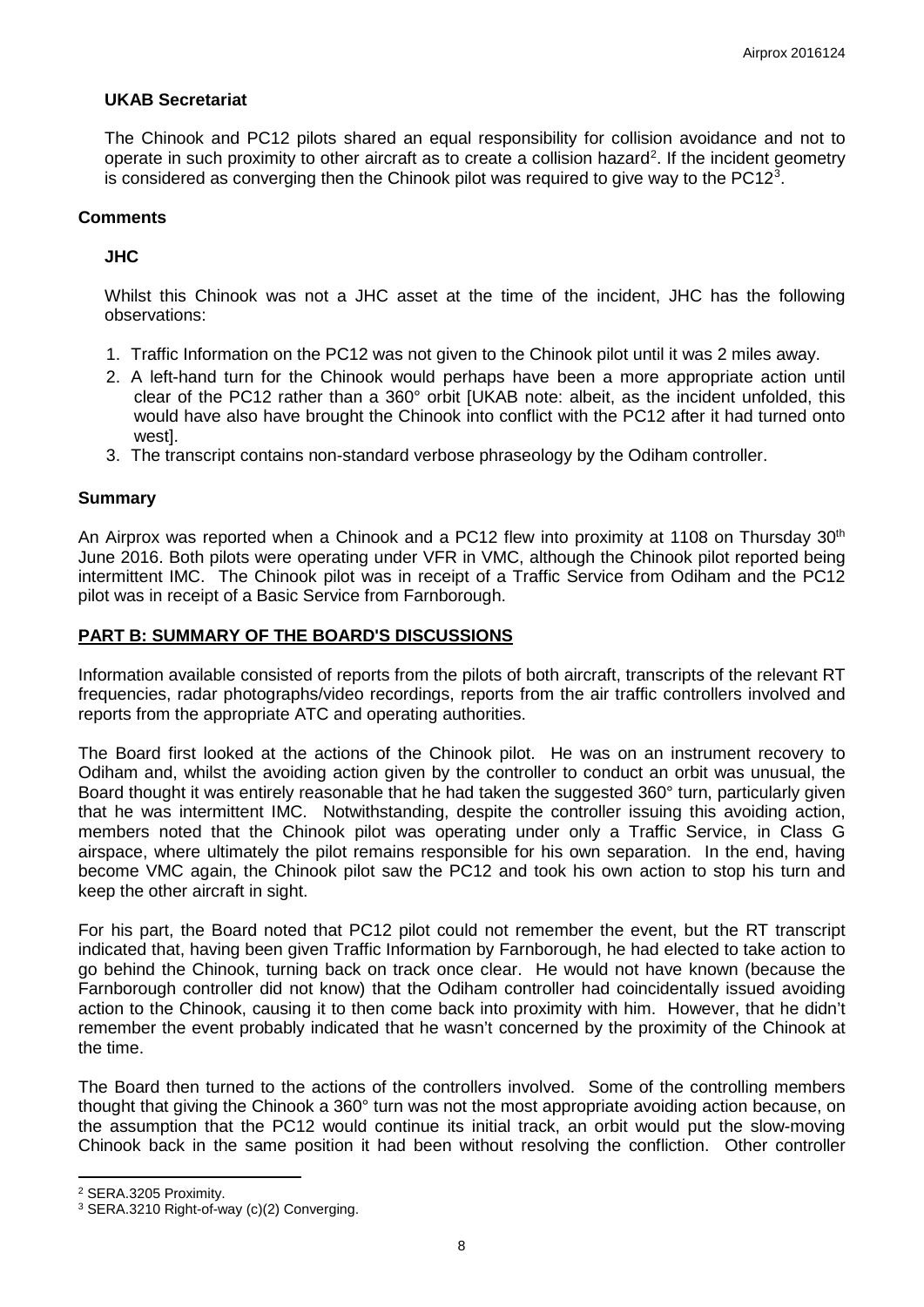members pointed out that a turn of some kind was required to avoid the PC12, and that an orbit would at least fix the Chinook in place geographically as the PC12 had initially looked as if it was going to cross the extended centreline of Odiham's approach lane ahead of the Chinook's position. After some discussion, it was agreed that, although subsequent events had resulted in the Chinook and the PC12 coming back into confliction as they both turned through west, without the benefit of hindsight, the controller could not have known that the PC12 would also turn after he had given the Chinook pilot the orbit. Noting also that the Odiham controller had then re-assessed the situation and had updated his plan by asking the Chinook pilot to stop his turn, they agreed that, in the face of a changing situation, the Odiham controller had done his best to ensure that the Chinook pilot remained clear of the PC12. The Board also thought that the Farnborough controller did all that could have been expected of him, giving good Traffic Information even though the PC12 was on only a Basic Service. Members noted that, ultimately, neither controller was required to give any avoiding action given that the aircraft involved were operating under only Traffic and Basic Services.

Notwithstanding, it was noted that liaison between the two ATC units had broken down in that the Odiham controller had passed information to the Farnborough assistant that the Odiham radar pattern was active and could reasonably have expected that Farnborough would route aircraft clear in accordance with the letter of agreement. That being said, controller members also opined that he could see the PC12 on his radar, and there was nothing to prevent him calling the Farnborough controller to eliminate any doubt about his intentions. Had he done so, the two controllers could have agreed a cause of action that would have removed any ambiguity about who was taking the avoiding action. For his part, the Farnborough Controller was not passed the information that the Odiham pattern was active from the radar assistant, and it was only when he saw the radar track of the Chinook that he realised it was probably in the instrument pattern. Nevertheless, he could also have initiated a call to the Odiham controller to let him know that he would route the PC12 to avoid the instrument pattern. It was clear to the Board that, somewhere along the line, the liaison procedure between the 2 units had broken down, and the Board resolved to make a recommendation that both Farnborough and Odiham review this procedure.

In assessing the barriers that were available in this incident, the Board first noted that the ATS procedure between the two ATC units had broken down and, although the MATZ still existed for protection, they therefore assessed that airspace design and procedures were only partially effective. They also thought that ATC actions in identifying and resolving the confliction were only partially effective given that liaison between the 2 controllers had not been effectively conducted. However, on the positive side, members noted that the PC12 had received Traffic Information on his TAS and, ultimately, see-and-avoid had been an effective barrier.

The Board then looked at the cause of the Airprox and members quickly agreed that this was that the Chinook pilot had been concerned by the proximity of the PC12. However, they felt that the lack of effective liaison between the Farnborough and Odiham controllers was a contributory factor. The Board then discussed the risk at length. Some members thought that this was a Category C event, in that although timely action had been taken and there was no risk of collision, ATC procedures had not been fully normal or effective. However, notwithstanding that ATC procedures had not been fully effective, others viewed the incident as a non-proximate, benign Class G airspace event where normal safety standards had pertained, and was therefore a Category E incident. In the end, the Chairman called a vote and, by a majority, it was decided that the risk of collision was Category E.

# **PART C: ASSESSMENT OF CAUSE AND RISK**

| Cause:                      | The Chinook pilot was concerned by the proximity of the PC12.                              |  |  |  |
|-----------------------------|--------------------------------------------------------------------------------------------|--|--|--|
| <b>Contributory Factor:</b> | Lack of effective liaison between the Farnborough and Odiham controllers.                  |  |  |  |
| Degree of Risk:             | Е.                                                                                         |  |  |  |
| Recommendation:             | Farnborough and Odiham review the purpose and effectiveness of their<br>current agreement. |  |  |  |